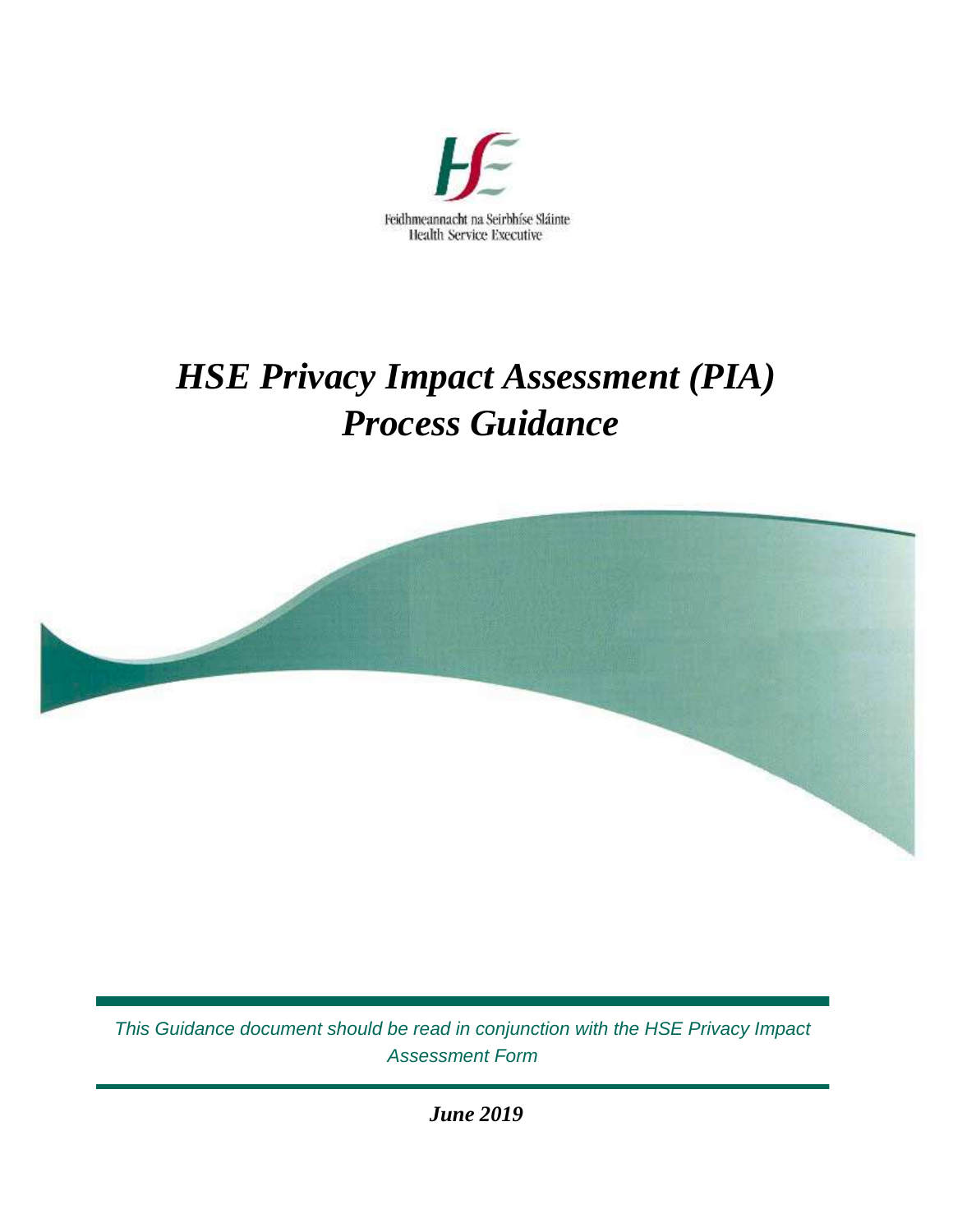### What is a Privacy Impact Assessment (PIA)?

Under Article 35 of the General Data Protection Regulation (GDPR) there is an obligation to do a Privacy Impact Assessment before carrying out types of processing likely to result in high risk to the rights and freedoms of individuals. A PIA is a process to help identify and minimise the data privacy risks of a project or activity so as to ensure that patients and service users' rights to privacy and confidentiality are appropriately protected. The PIA is an important element of the key GDPR themes of accountability and data protection by design. The DPO/DDPO can be contacted for advice at the initial stages of the PIA programme and on-going as required.

A **Data Controller** is a person or organisation who (alone or with others) determines the purposes for which and the manner in which any personal data are, or are to be, processed. A Data Controller can be the sole Data Controller or a joint Data Controller with another person or organisation.

A **Data Processor** is a person or organisation that holds or processes personal data on the instructions of the Data Controller, but does not exercise responsibility for, or control over the personal data.

# **Section 1 – Initial details (Threshold Assessment)**

The PIA needs to be included in the design phase of the project or activity where personal data is going to be processed. The project lead should take ownership of ensuring that this piece of work has been appropriately carried out. **Personal data** is any information relating to an identified or identifiable natural person (Data subject). An identifiable natural person is one who can be identified, directly or indirectly, in particular by reference to an identifier such as a name, an identification number, location data, an online identifier or by reference to one or more factors specific to the physical, physiological, genetic, mental, economic, cultural or social identity of that natural person.

**Special categories of personal data** means data revealing racial or ethnic origin, political opinions, religious or philosophical beliefs, or trade union membership, and the processing of genetic data, biometric data for the purpose of uniquely identifying a natural person, data concerning health or data concerning a natural person's sex life or sexual orientation.

A PIA is needed when there is a likely risk to the rights and freedoms of data subjects. This would include when new data processing technology is being used or when a new process is being used. A PIA is needed for the large scale processing of special categories of data, for the systematic monitoring of publically accessible space or for profiling operations.

It is the controller that has to decide if the PIA is needed and ultimately has to sign-off on the processing after the PIA is completed.

If no PIA is needed, the controller can give approval for the processing to begin, however it must be documented that careful consideration has been given as to whether or not a PIA was required and the relevant factors examined to come to the conclusion that one is not required in this particular case.

If the controller decides a PIA is needed, the project lead will have to start the PIA. The PIA should be undertaken by individuals who have the appropriate expertise and knowledge of the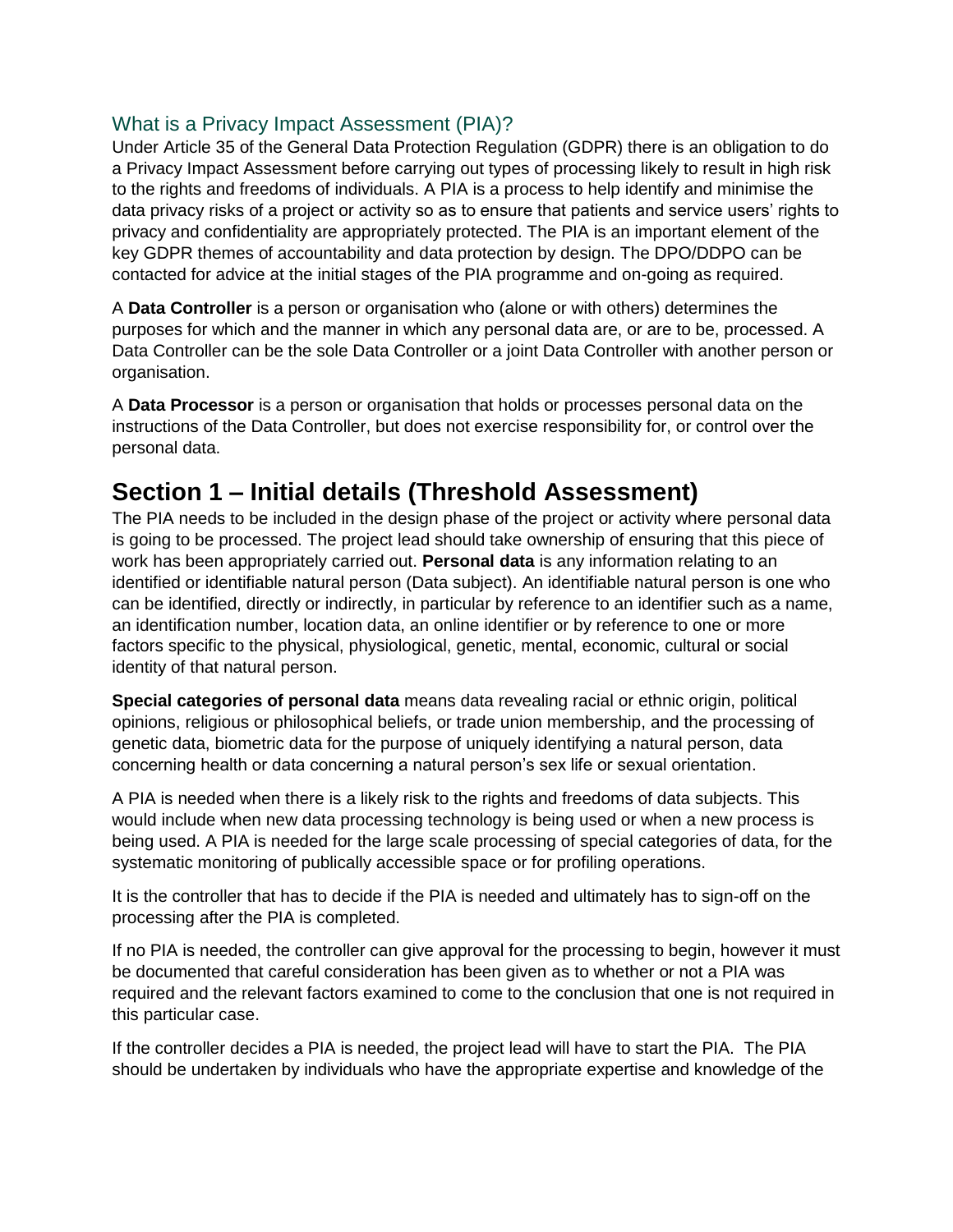project in question and who have undergone the HSELanD GDPR/Data Protection Awareness Training.

# **Section 2 – Activity Details**

### Characterise Processing Operation

It is important to identify how the data will be collected, used, stored and deleted in the project. You will need to identify what kind of information will be used and who will have access to it. You may need to consult with the various stakeholders to identify the technical aspects of how the data will be collected, stored and processed during the project. It is also important to consider if more personal data will be created as a result of the processing and how this data will be stored, used and deleted. The retention period for the data also needs to be considered. You will need to identify the legal basis for processing and document it. For health related data and other special categories of personal data, you will also need to identify a legal basis for processing the special categories of data. More details on the legal bases for processing can be found in the HSE data protection policy [here.](https://www.hse.ie/eng/gdpr/hse-data-protection-policy/hse-data-protection-policy-v1-0.pdf)

**Automated decision making** is a decision or decisions made solely by automated means i.e. without any human involvement. Data subjects have the right to object to automated decision making and it is only allowed in certain circumstances.

**European Economic Area (EEA)** is the area in which the agreement on the EEA provides for the free movement of persons, goods, services and capital within the European Single Market, as well as the freedom to choose residence in any country within this area. The list of EEA countries are in the table below.

| Austria  | Belgium               | <b>Bulgaria</b> | Croatia         |
|----------|-----------------------|-----------------|-----------------|
| Cyprus   | <b>Czech Republic</b> | Denmark         | Estonia         |
| Finland  | France                | Germany         | Greece          |
| Hungary  | Iceland               | Ireland         | Italy           |
| Latvia   | Liechtenstein         | Lithuania       | Luxembourg      |
| Malta    | <b>Netherlands</b>    | Norway          | Poland          |
| Portugal | Romania               | Slovakia        | Slovenia        |
| Spain    | Sweden                | Switzerland     | United Kingdom* |

\*The status of the United Kingdom needs to be confirmed prior to completing a PIA.

In general a **transfer of personal data** to a country outside of the EEA is only allowed where the controller and processor are compliant with the GDPR. To legally transfer data to countries outside of the EEA you must have:

- 1. Acquired and processed the data legally and be attempting to transfer the data in line with the original reason for collecting the data (i.e. For the purposes of occupational medicine)
- 2. A legal basis for the transfer. The legal bases should be considered in the following order: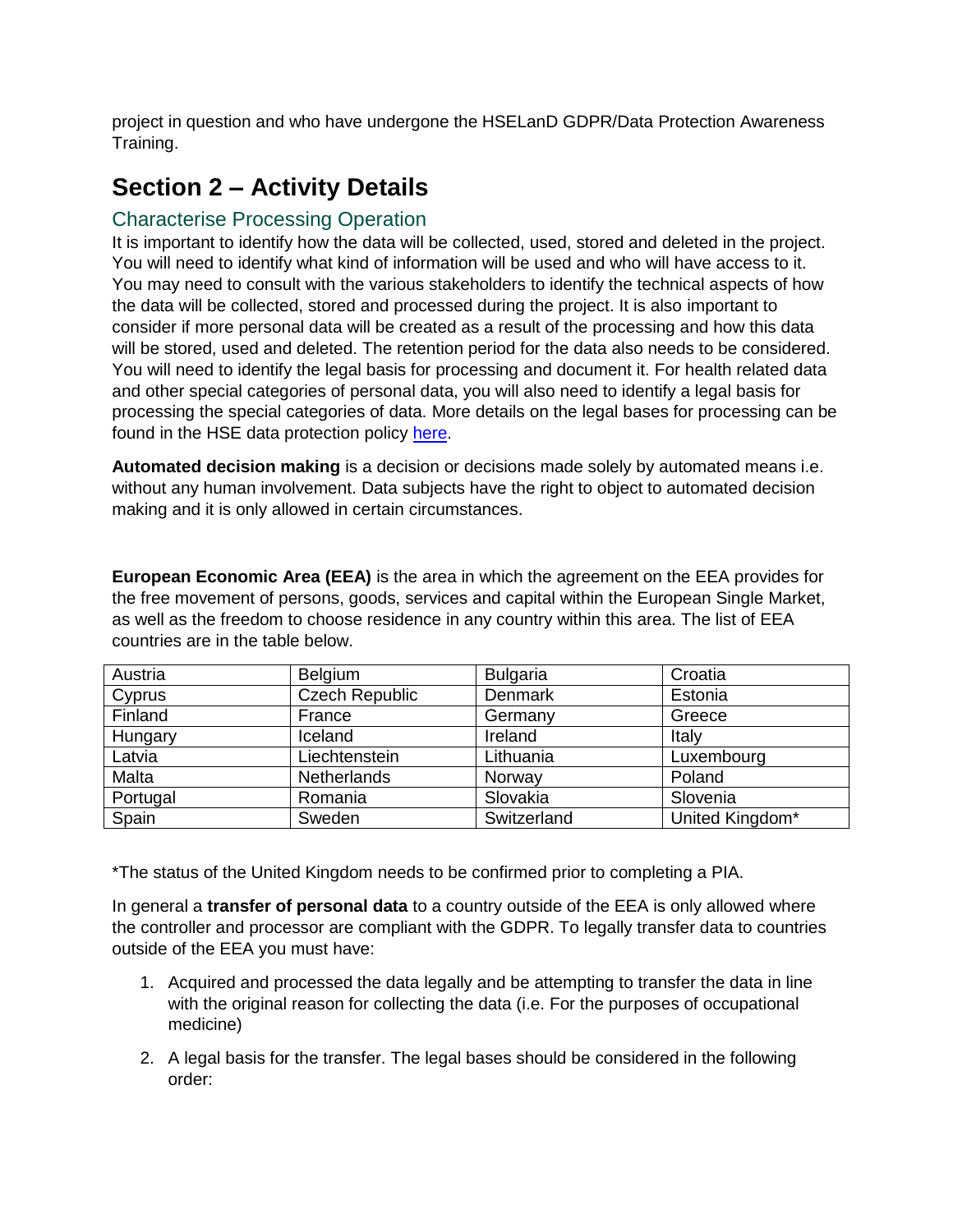- a. Adequacy Decision An adequacy decision is when the EU commission comes to the decision that country in question has adequate data protection (equivalent to GDPR) so as to allow transfer (currently allowed countries are: Andorra, Argentina, Canada (commercial organisations), Faroe Islands, Guernsey, Israel, Isle of Man, Jersey, New Zealand, Switzerland, Uruguay and the US)
- b. Appropriate Safeguards For example, a legally binding contract, use of standard data protection clauses provided by the EU Commission etc.
- c. Specific Derogation Transfers are allowed where the transfer is necessary in order to protect the vital interests of the data subject or of other persons, where the data subject is physically or legally incapable of giving consent. This is only permitted in once-off situations

**Organisational Security Measures** might include policies, procedures, training and audit trails. The following are some examples:

- communicating to employees the importance of company data and the measures they can take to protect it;
- conducting on-going staff training on, but not limited to, social engineering attacks, crypto ransomware, and data protection;
- documenting data collection and retention policies;
- ensuring the use of strong passwords by having a password policy in place that is enforced;
- **e** ensuring remote access is supported by a remote access policy;
- documenting a data breach incident response plan and testing it periodically to ensure a data breach can be effectively responded to;
- documenting CCTV policies (where appropriate);
- documenting data back-up policies;
- periodically reviewing contracts with 3rd party ICT providers to ensure the security measures documented are still appropriate and up to date.

**Technical Security Measures** refer to the technical controls in place to protect personal data the following are some examples:

- ensuring that all computing devices such as PCs, mobile phones, and tablets are using an up-to-date operating system;
- ensuring all computing devices are regularly updated with manufacturer's software and security patches;
- using antivirus software on all devices;
- implementing a strong firewall;
- reviewing vendor supplied software and updating default system, administrator, and root passwords and other security parameters to ensure defaults are not left in place;
- ensuring data backups are taken and are stored securely in a separate location;
- ensuring that data backups are periodically reviewed and tested to ensure they are functioning correctly;
- ensuring that data is collected & stored securely;
- ensuring that mobile devices (such as laptops and mobile phones and tablets) are encrypted;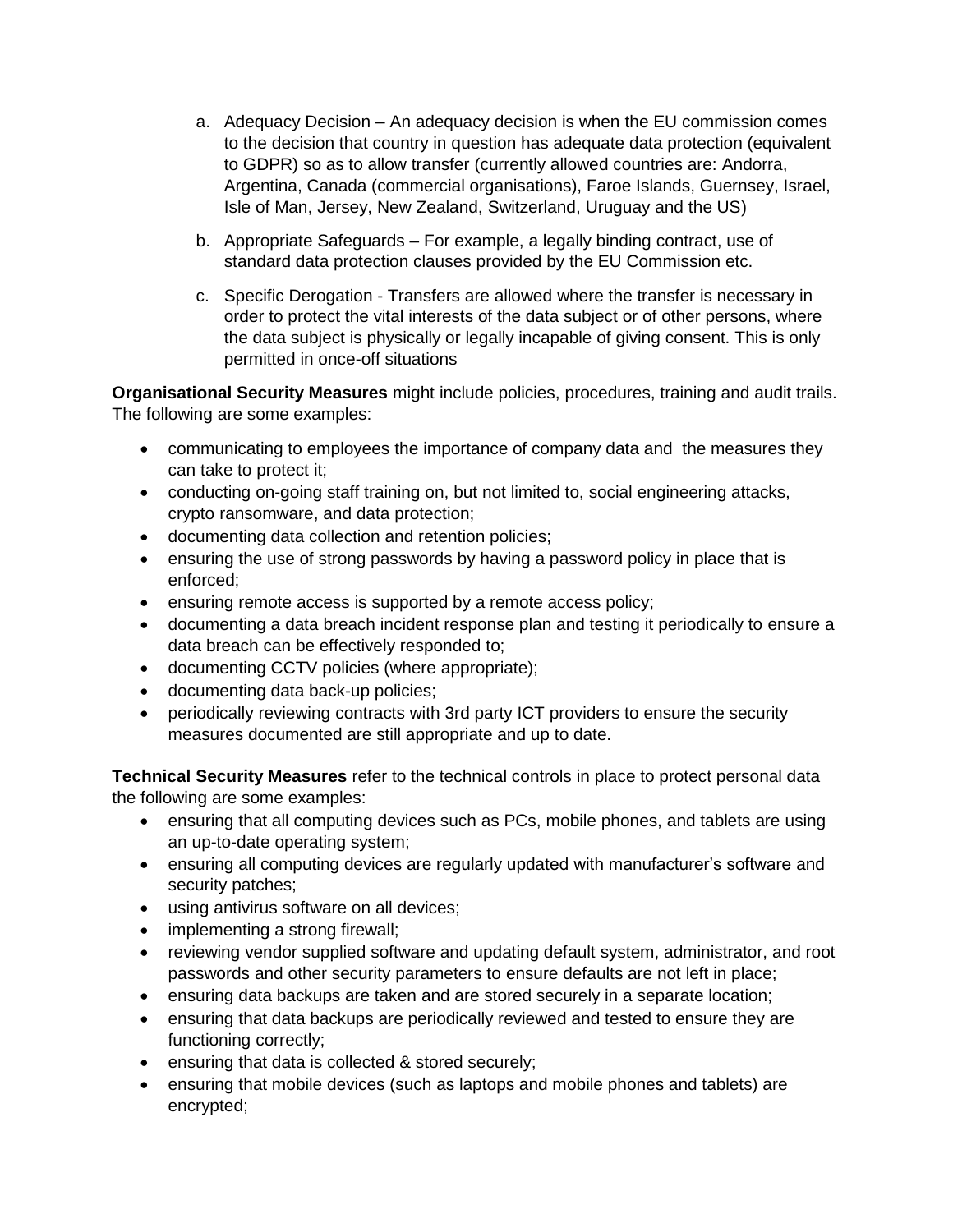- ensuring that two-factor authentication is enabled for remote access;
- ensuring that websites have TLS (transport layer security) in place to securely collect personal data via webforms (such as for newsletter subscriptions) or on ecommerce websites.

# **Section 3 – Research**

### Confirmation that the *Data Protection Act 2018 (Section 36(2))(Health Research) Regulations 2018* has been applied to this PIA where relevant.

Under the above named Regulations (and any subsequent amendments) researchers must ensure that suitable and specific measures are taken to safeguard the fundamental rights and freedoms of the data subjects involved in the research. Therefore for a researcher who is completing the PIA It will be necessary to complete this section in order to confirm compliance with these research Regulations,

# **Section 4 – Risks and Risk Mitigation**

### Identify Risks

Identify the risks that are likely to be posed to the data subject and the risks posed to the HSE. The risks to data subjects may include non-data protection rights and freedoms – risk in this context is about the potential for any significant physical, material or non-material harm to individuals which include the risk of causing distress or financial loss. Risks to the HSE include the risk of breaching GDPR or incurring data breaches which could result in financial penalties.

As per [Article 29 working party guidelines,](http://ec.europa.eu/newsroom/article29/item-detail.cfm?item_id=611236) the risk will be grouped into the categories below:

| Is there a risk of: | a. $\Box$ Illegitimate access to personal data               |
|---------------------|--------------------------------------------------------------|
|                     | $\mathsf{b}$ . $\Box$ Unwanted modification to personal data |
|                     | c. $\Box$ Personal data disappearance                        |
|                     | d. $\Box$ Other (please state)                               |

To identify the risks, it is helpful to consider what the reason for conducting the PIA in the first place was.

The DPC has outlined the following potential risks:

- *a. Illegitimate access to personal data*
	- The data is seen by an unauthorised person
	- The data is copied and saved to another location
	- The data is disseminated more than necessary and beyond the control of the data subject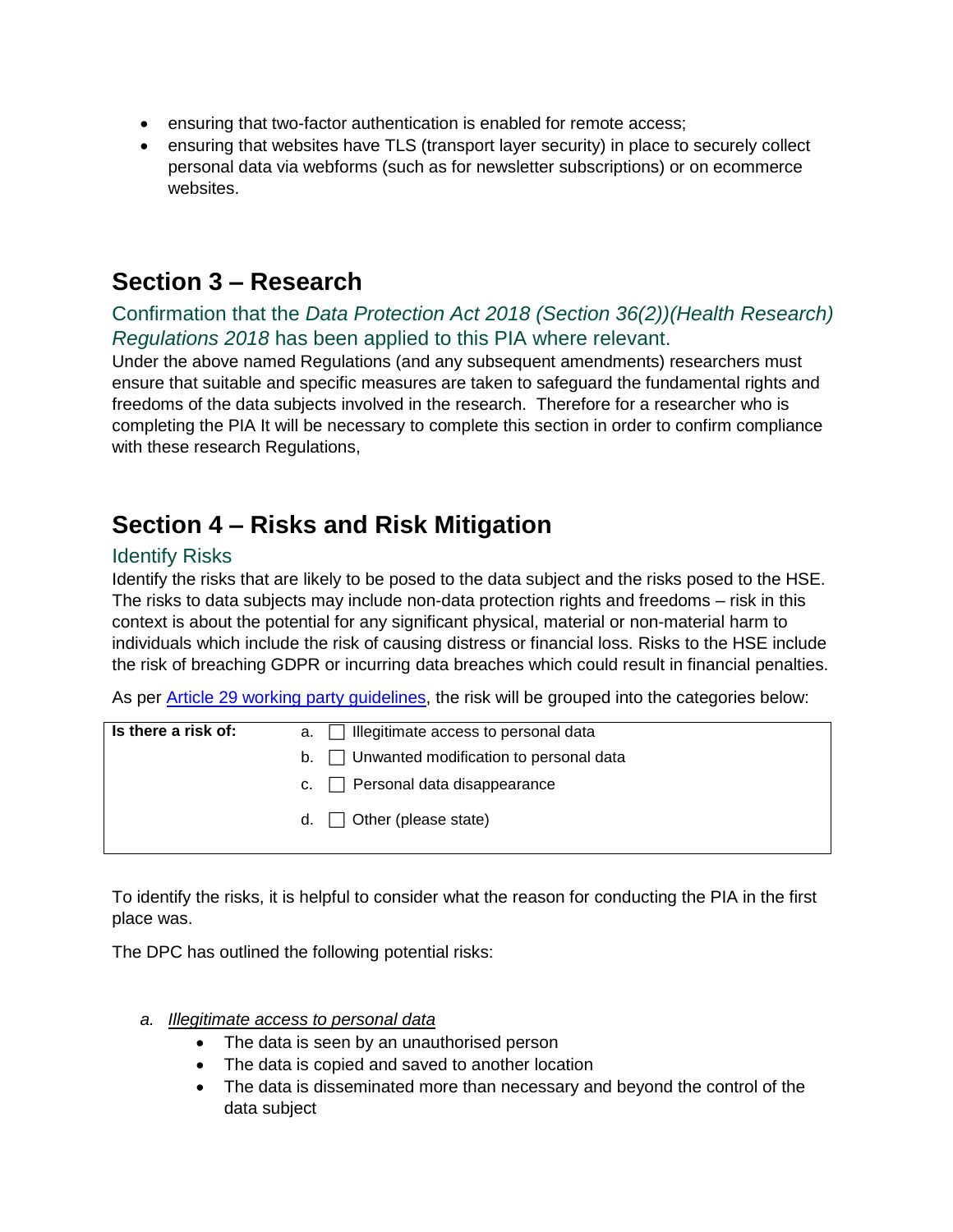- The data is used for purposes other than those planned and/or in an unfair manner
- Inappropriate disclosure of personal data internally within your organisation due to a lack of appropriate controls being in place.
- Breach of data held electronically by "hackers".
- Information released in anonymised form might lead to disclosure of personal data if anonymisation techniques chosen turn out not to be effective.
- Vulnerable individuals or individuals about whom sensitive data is kept might be affected to a very high degree by inappropriate disclosure of personal data.
- Merging of datasets may result in a data controller having far more information about individuals than anticipated by the individuals.
- Data may be kept longer than required in the absence of appropriate policies.
- Accidental loss of electronic equipment by personnel may lead to risk of disclosure of personal information to third parties.
- Merging of datasets may inadvertently allow individuals to be identified from anonymised data.
- Data may be transferred to countries with inadequate data protection regimes.

#### *b. Unwanted modification to personal data*

- The data is modified into valid or invalid data, which will not be used correctly, the processing is liable to cause errors, malfunctions, or no longer provide the expected service
- The data is modified in such a way that the processing operations have been or could be misused
- *c. Personal data disappearance* 
	- The data is missing for personal data processing, which generates errors, malfunctions, or provides a different service than the one expected (e.g. some allergies are no longer reported in a medical record or the inability to provide care due to the loss of medical records)
- *d. Other*
	- Personal data being used in a manner not anticipated by data subjects due to an evolution in the nature of the project.
	- Personal data being used for automated decision making may be seen as excessively intrusive.
	- Personal data being used for purposes not expected by data subjects due to failure to explain effectively how their data would be used.
	- Collection of data containing identifiers may prevent users from using a service anonymously.
	- Data unnecessary for the project may be collected if appropriate policies not in place, leading to unnecessary risks.

Failure to comply with the GDPR may result in investigation, administrative fines, prosecution, or other sanctions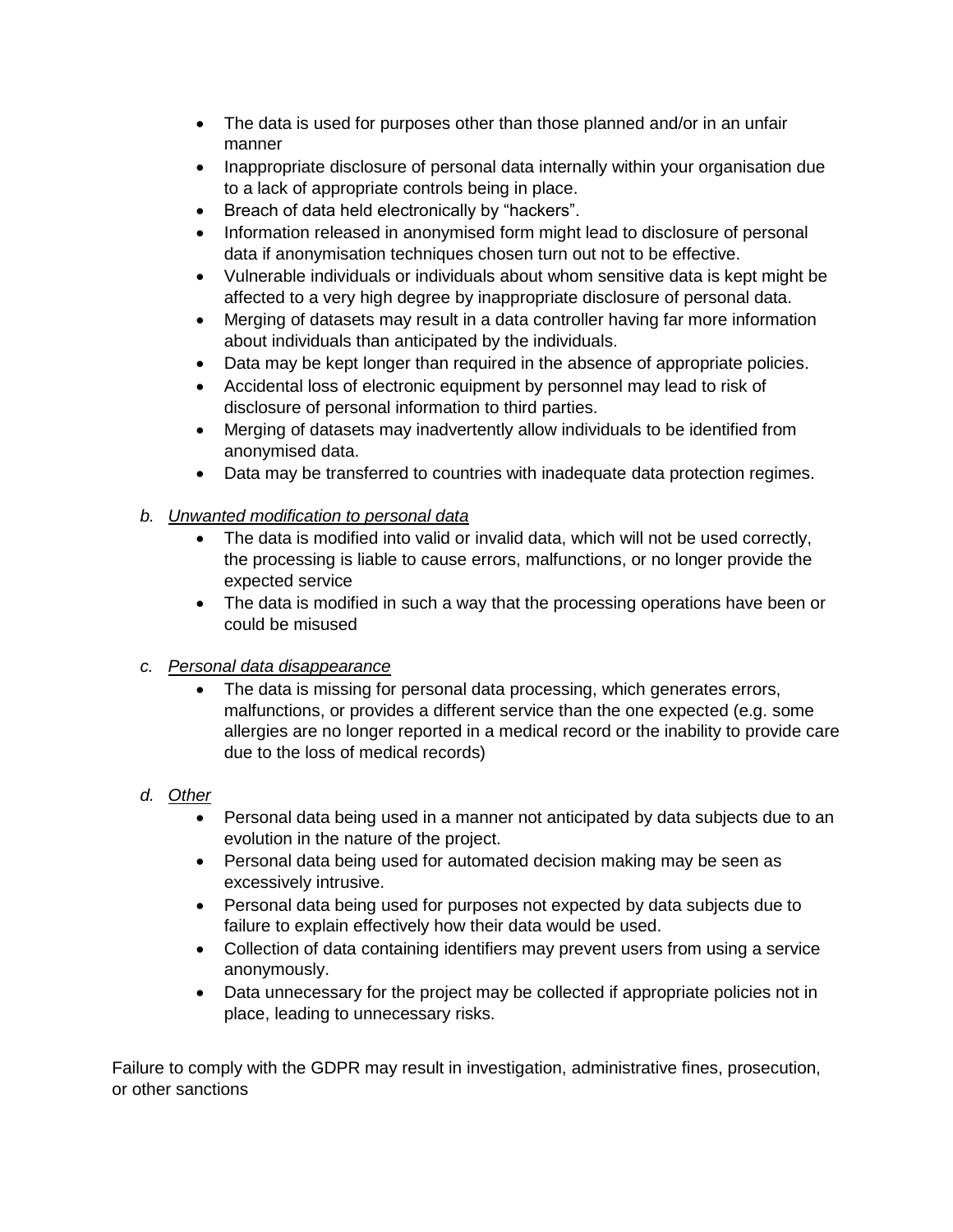Data breaches or failure to live up to customer expectations regarding privacy and personal data are likely to cause reputational risk.

Any harm caused to individuals by reason of mishandling of personal data may lead to claims for compensation.

#### *Rating the potential risk using the Privacy risk matrix:*

A risk matrix is a useful tool for ranking and displaying risks by defining ranges for the likelihood and impact of risks occurring. The risk is a combination of the likelihood and impact of the risk occurring.

| <b>Likelihood</b> | Score | <b>Description</b>                                                                                                                                          |
|-------------------|-------|-------------------------------------------------------------------------------------------------------------------------------------------------------------|
| Rare              | 1     | Possible to occur but no known precedents                                                                                                                   |
| Unlikely          | 2     | Has occurred infrequently in the past, or, a "one off" from the past                                                                                        |
| Possible          | 3     | Has occurred a few times in the past, or, has occurred infrequently<br>in recent history                                                                    |
| Likely            | 4     | Has occurred many times in the past, or has occurred a few times in<br>recent history                                                                       |
| Highly likely     | 5     | Is a feature of projects of this type, or has occurred many times in<br>recent history, or is a brand new risk that has been identified that is<br>imminent |

| <b>Impact</b> | <b>Score</b> | <b>Description</b>                                                                      |
|---------------|--------------|-----------------------------------------------------------------------------------------|
| Negligible    |              | Negligible impact on data subjects                                                      |
| Minor         | 2            | Minor impact on a small number of data subjects                                         |
| Moderate      | 3            | Moderate impact on data subjects or a low impact on a large number<br>of data subjects  |
| Major         | 4            | Major impact on data subjects or a medium impact on a large<br>number of data subjects  |
| Critical      | 5            | Critical impact on data subjects or a high impact on a large number<br>of data subjects |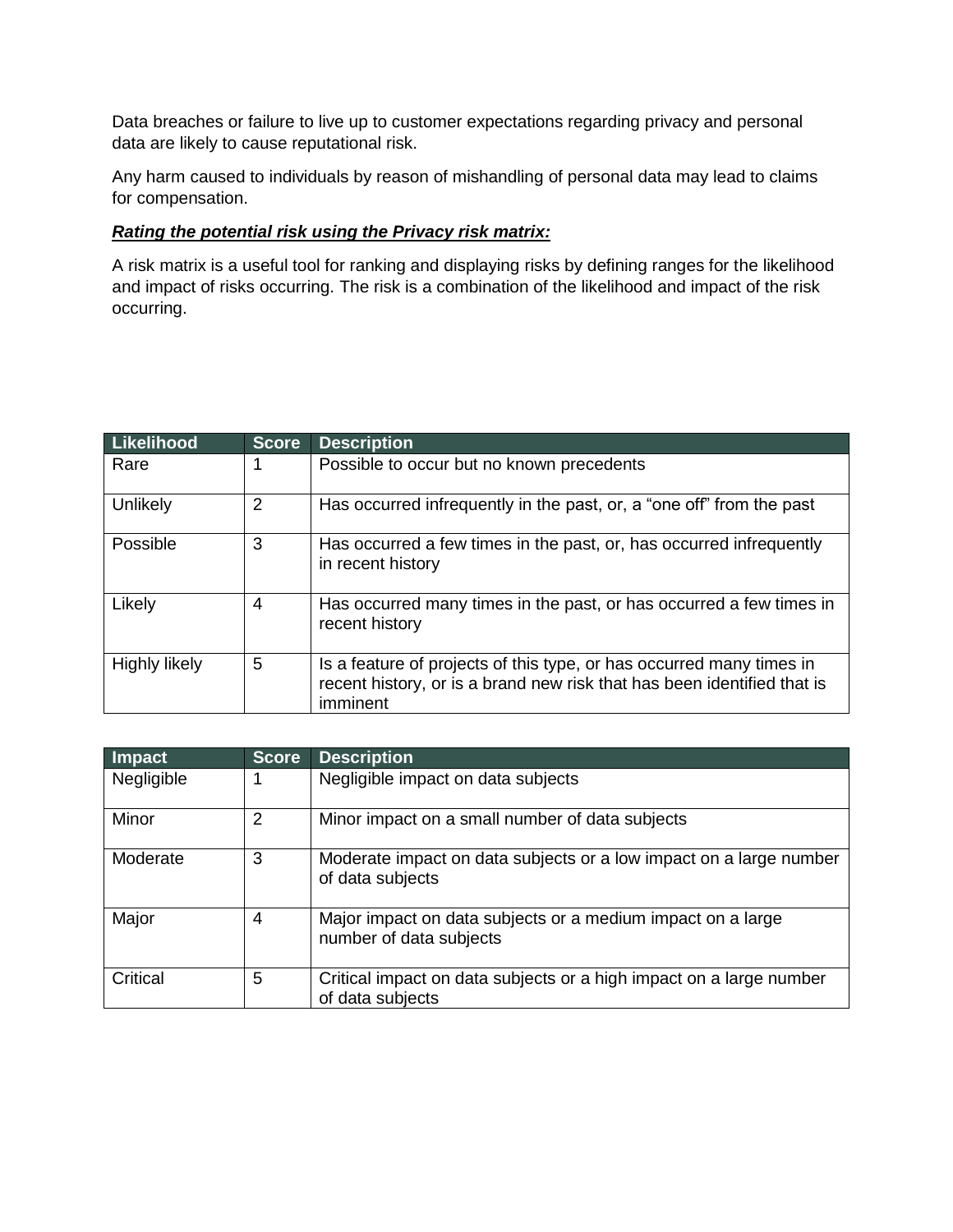|                 | <b>Likelihood</b>       |                                 |                 |                    |                           |
|-----------------|-------------------------|---------------------------------|-----------------|--------------------|---------------------------|
| <b>Impact</b>   | Rare                    | <b>Unlikely</b><br>$\mathbf{2}$ | Possible<br>3   | <b>Likely</b><br>4 | <b>Highly likely</b><br>5 |
| Negligible $-1$ |                         | $\overline{2}$                  | 3               | 4                  | $5\phantom{1}$            |
| Minor $-2$      | $\overline{2}$          | 4                               | $6\phantom{1}6$ | 8                  | 10                        |
| Moderate $-3$   | $\overline{3}$          | $6\phantom{1}6$                 | 9               | 12                 | 15                        |
| Major $-4$      | $\overline{\mathbf{4}}$ | 8                               | 12              | 16                 | 20                        |
| Critical $-5$   | 5                       | 10                              | 15              | 20                 | 25                        |

 **Low (1 – 7) Medium (8-14) High (15 – 25)**

| Score    | <b>Risk Rating</b> |
|----------|--------------------|
|          | Low                |
| $8 - 14$ | <b>Medium</b>      |
| 15 - 25  | <b>High</b>        |

To calculate the risk multiple the likelihood score by the impact score. For example

| <b>Example Risk Calculation</b> |  |               |        |             |
|---------------------------------|--|---------------|--------|-------------|
| Likelihood                      |  | <b>Impact</b> |        | <b>Risk</b> |
| 2 (Unlikely)                    |  | (Possible)    | -<br>_ |             |

### Identify Solutions to Mitigate Risks

For processing to begin, the risks that were identified need to be mitigated or removed. Some risks can be easily removed by abandoning an unnecessary aspect of the project. Certain aspects of the project could be abandoned if the risks out-weigh the benefits to the data subjects or the HSE. As every project and every PIA is different, there is no set way to mitigate all of the risks involved. The DPC has identified a number of possible solutions to mitigate a wide variety of data protection risks:

- Deciding not to collect or store particular types of information.
- Putting in place strict retention periods, designed to minimise the length of time that personal data is retained.
- Reviewing physical and/or IT security in your organisation or for a particular project team and making appropriate improvements where necessary.
- Conducting general or project-specific training to ensure that personal data is handled securely.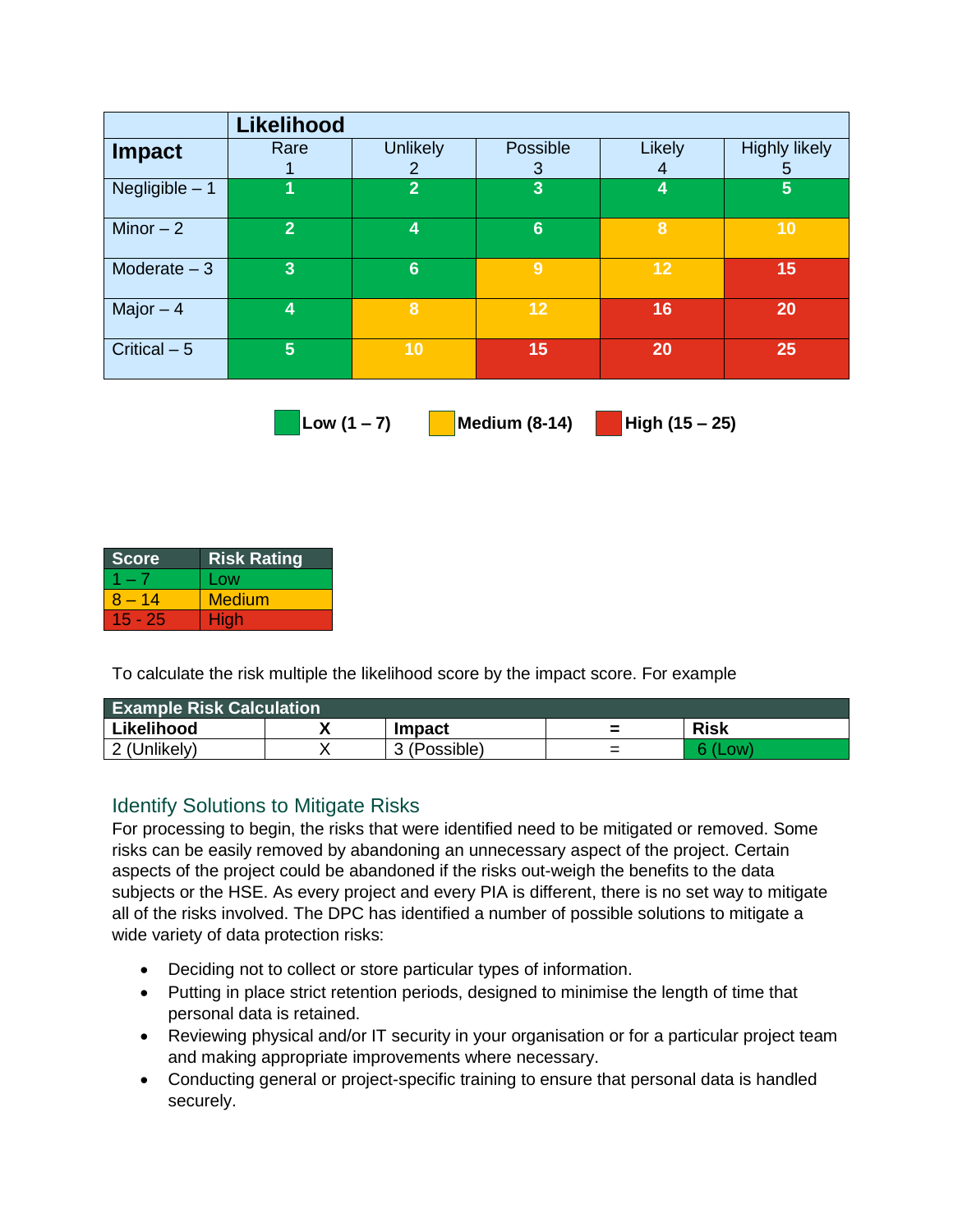- Creating protocols for information handling within the project, and ensuring that all relevant staff are trained in operating under the protocol.
- Producing guidance for staff as reference point in the event of any uncertainty relating to the handling of information.
- Assessing the need for new IT systems to safely process and store the data, and providing staff with training in any new system adopted.
- Assessing the portability of using anonymised or pseudonymised data as part of the project to reduce identification risks, and developing an appropriate anonymisation protocol if the use of anonymised data is suitable.
- Ensuring that individuals are fully informed about how their information will be used.
- Providing a contact point for individuals to raise any concerns they may have.
- If you are using external data processors, selecting appropriately experienced data processors and putting in place legal arrangements to ensure compliance with data protection legislation.
- Deciding not to proceed with a particular element of a project if the data privacy risks associated with it are inescapable and the benefits expected from this part of the project cannot justify those risks.

# Section 5 – Data Subject Consultation

### Consultation with data subjects (or a representative)

Under the GDPR, when carrying out a PIA, the controller shall seek the views of data subjects or their representative on the intended processing, where appropriate, and without prejudice to the protection of commercial or public interests or the security of processing operations.

# Section 6 – DPO/DDPO Consultation

### Obtain DPO/DDPO opinion

The DPO/DDPO can give their opinion on the PIA and highlight any issues that they feel may require attention. The rest of the form must be completed in its entirety before the DPO/DDPO can comment.

#### Consultation with the Commission needed?

If it appears to the controller, having conducted a data privacy impact assessment that the processing concerned would, despite the implementation of safeguards and security measures result in a high risk to the rights and freedoms of individuals then the controller must consult with the Data Protection Commission by request in writing prior to commencing the processing, via the DPO

The controller shall provide the DPO with the data privacy impact assessment conducted in relation to the processing concerned and any other information required to enable the DPO to liaise with the Commission and for the Commission to assess the potential risks to the rights and freedoms of individuals arising from the proposed processing. The Commission will issue written advice within a period of 6 weeks.